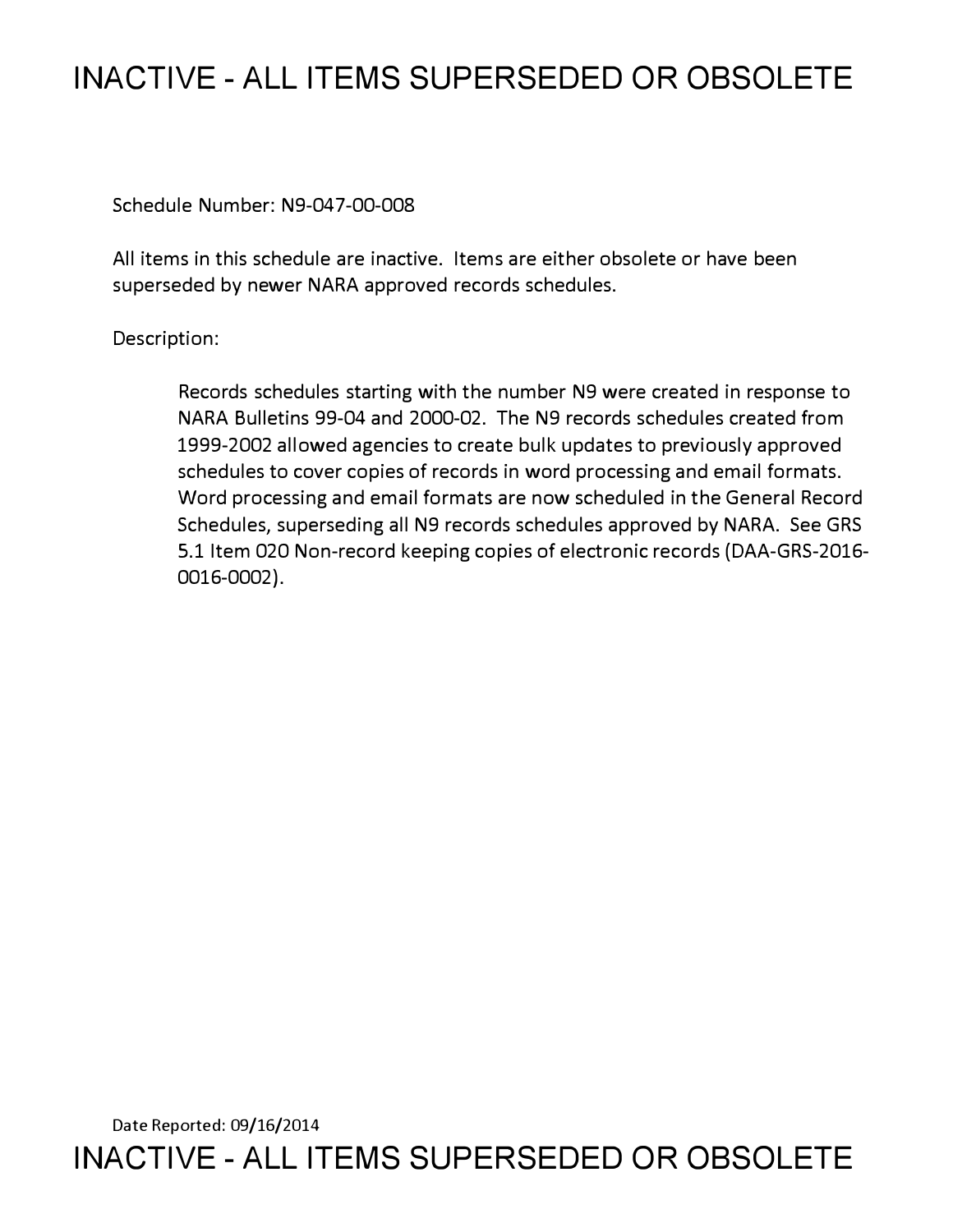| <b>REQUEST FOR RECORDS DISPOSITION AUTHORITY</b>                             |                                                                 |                                               |                                                                                                                                                                                                                                                                                                                                            |                                               | <b>JOB NUMBER</b>                                                                                                                                                          |                                                                            |  |
|------------------------------------------------------------------------------|-----------------------------------------------------------------|-----------------------------------------------|--------------------------------------------------------------------------------------------------------------------------------------------------------------------------------------------------------------------------------------------------------------------------------------------------------------------------------------------|-----------------------------------------------|----------------------------------------------------------------------------------------------------------------------------------------------------------------------------|----------------------------------------------------------------------------|--|
| NATIONAL ARCHIVES & RECORDS ADMINISTRATION<br>To                             |                                                                 |                                               |                                                                                                                                                                                                                                                                                                                                            |                                               | NG-47-00-08<br>Date received                                                                                                                                               |                                                                            |  |
| 8601 ADELPHI ROAD COLLEGE PARK, MD 20740-6001                                |                                                                 |                                               |                                                                                                                                                                                                                                                                                                                                            |                                               |                                                                                                                                                                            |                                                                            |  |
| FROM (Agency or establishment)<br>1<br><b>Social Security Administration</b> |                                                                 |                                               |                                                                                                                                                                                                                                                                                                                                            |                                               | <b>NOTIFICATION TO AGENCY</b>                                                                                                                                              |                                                                            |  |
| <b>MAJOR SUBDIVISION</b><br>2                                                |                                                                 |                                               |                                                                                                                                                                                                                                                                                                                                            |                                               | In accordance with the provisions of 44 U S C 3303a, the<br>disposition request, including amendments, is approved<br>except for items that may be marked "disposition not |                                                                            |  |
|                                                                              |                                                                 |                                               |                                                                                                                                                                                                                                                                                                                                            |                                               |                                                                                                                                                                            |                                                                            |  |
| <b>MINOR SUBDIVISION</b><br>3                                                |                                                                 |                                               |                                                                                                                                                                                                                                                                                                                                            |                                               | approved" or "withdrawn" in column 10                                                                                                                                      |                                                                            |  |
| 4<br><b>CONFER</b>                                                           |                                                                 | NAME OF PERSON WITH WHOM TO                   | <b>TELEPHONE NUMBER</b><br>5                                                                                                                                                                                                                                                                                                               | <b>DATE</b><br>ARCHIVIST OF THE UNITED STATES |                                                                                                                                                                            |                                                                            |  |
| <b>Stanley Nusenko</b>                                                       |                                                                 |                                               | 410/065-8087<br>FAX 410/066-1704                                                                                                                                                                                                                                                                                                           | $6 - 9 - 01$                                  |                                                                                                                                                                            |                                                                            |  |
| <b>AGENCY CERTIFICATION</b><br>6                                             |                                                                 | records proposed for disposal on the attached | I hereby certify that I am authorized to act for this agency in matters pertaining to the disposition of its records and that the<br>needed after the retention periods specified, and that written concurrence from the General Accounting Office, under the<br>provisions of Title 8 of the GAO Manual for Guidance of Federal Agencies, |                                               |                                                                                                                                                                            | page(s) are not needed now for the business for this agency or will not be |  |
| $\sum$ is not required<br>$\Box$ is attached, or                             |                                                                 |                                               |                                                                                                                                                                                                                                                                                                                                            |                                               | has been requested                                                                                                                                                         |                                                                            |  |
| <b>DATE</b>                                                                  |                                                                 | SIGNATURE OF AGENCY REPRESENTATIVE            |                                                                                                                                                                                                                                                                                                                                            |                                               | <b>TITLE</b>                                                                                                                                                               |                                                                            |  |
| i1/23/99<br>from T.                                                          |                                                                 |                                               |                                                                                                                                                                                                                                                                                                                                            |                                               |                                                                                                                                                                            | SSA Records Officer                                                        |  |
| 7 ITEM NO                                                                    |                                                                 |                                               | 8 DESCRIPTION OF ITEM AND PROPOSED DISPOSITION                                                                                                                                                                                                                                                                                             |                                               | 9 GRS OR<br>SUPERSEDED JOB<br><b>CITATION</b>                                                                                                                              | 10 ACTION TAKEN<br>(NARA USE ONLY)                                         |  |
|                                                                              | <b>Hearings and Appeals Files</b>                               |                                               |                                                                                                                                                                                                                                                                                                                                            |                                               |                                                                                                                                                                            |                                                                            |  |
|                                                                              | (See attached submission in response to<br>NARA Bulletin 99-04) |                                               |                                                                                                                                                                                                                                                                                                                                            |                                               |                                                                                                                                                                            |                                                                            |  |
|                                                                              |                                                                 |                                               |                                                                                                                                                                                                                                                                                                                                            |                                               |                                                                                                                                                                            |                                                                            |  |
|                                                                              |                                                                 |                                               |                                                                                                                                                                                                                                                                                                                                            |                                               |                                                                                                                                                                            |                                                                            |  |
|                                                                              | 115-109                                                         | JUN 2 I 2000                                  | to: cegence<br>YOUS EDTIAN                                                                                                                                                                                                                                                                                                                 |                                               |                                                                                                                                                                            | <b>STANDARD FORM 115 (REV 3-91)</b><br>Prescribed by NARA 36 CFR 1228      |  |

 $\label{eq:2.1} \frac{d\mathbf{x}}{d\mathbf{x}} = \frac{d\mathbf{x}}{d\mathbf{x}} = \frac{d\mathbf{x}}{d\mathbf{x}} = \frac{d\mathbf{x}}{d\mathbf{x}} = \frac{d\mathbf{x}}{d\mathbf{x}} = \frac{d\mathbf{x}}{d\mathbf{x}} = \frac{d\mathbf{x}}{d\mathbf{x}} = \frac{d\mathbf{x}}{d\mathbf{x}}$ 

 $\ddot{\phantom{a}}$ 

 $\frac{1}{2}$ 

 $\mathcal{L}^{\text{max}}_{\text{max}}$  and  $\mathcal{L}^{\text{max}}_{\text{max}}$ 

 $\bullet$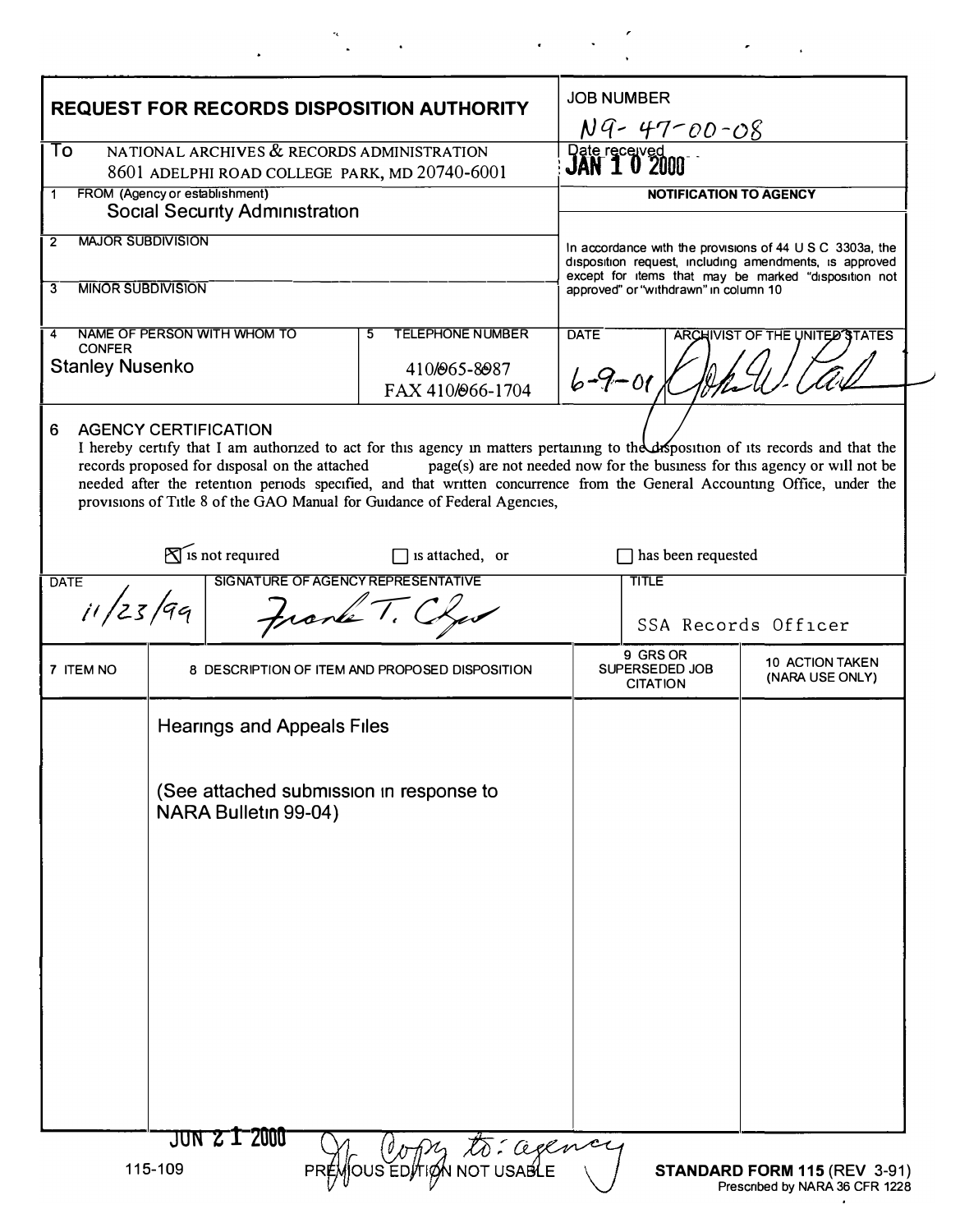## MODEL II FINAL

## OFFICE OF PUBLICATIONS AND LOGISTICS MANAGEMENT SOCIAL SECURITY ADMINISTRATION

Heanngs and Appeals Files

Records covered by Office of Heanng and Appeals

a Electromc copies created on electromc mail and word processmg systems for all Office of Hearings and Appeals Series under the HAP file code covered by NARA Disposition Job numbers

[NCl-47-81-17 (A 2b 1)], [NCl-47-81-17 (B)], [NCl-47-81-8 (1)], [NCl-47-81-1 (2)], [NC-47-75-3 (XIII A)], [NC-47-75-3 (XIII B 1)], [NC-47-75-3 (XIII B2)], [NCl-47-81-16 (A)], [NC1-47-81-16 (B 2)], [NC1-47-81-16 (C )], [NC1-47-81-16 (C 2)], [NC-47-76-1 (IV D)], [NCl-47-78-2 (I 1)], [NCl-47-81-17 (C)], [NCl-47-77-4 (3)] and [NCl-47-81-16 (C 1)], (16 items, 16 temporary), except those listed under items  $9(b)$ - $9(f)$ 

Disposition Delete/destroy after record keeping copy has been produced

- b Electromc copies created on electromc mail and word processmg systems for all COURT TRANSCRIPTS (certified administrative records for actions filed in Federal court agamst the Commissioner of SSA) under HAP file code for all series covered by NARA Disposition Job numbers noted below (6 items, 6 temporary)
	- Electromc Copies of Transcripts Dated After 12/31/78, [NC1-47-80-1], (1 item, 1  $\mathbf{1}$ temporary)

Disposition Delete one year after final judgement

- 2 Electronic copies of US District Court Judgement, [NC1-47-80-1 (a)], (1 item, 1 temporary)
	- Disposition Delete/destroy after recordkeeping copy has been produced
- 3 Electronic copies of Court of Appeals Judgement or Higher, [NCl-47-80-1 (a)], (1 item, 1 temporary)

Disposition Destroy/delete after recordkeeping copy has been produced

4 Electronic copies of Duplicative Transcripts Dated Before 01/01/79,  $[NC1-47-80-1 (b)], (3 items, 3 temporary)$ 

Disposition Destroy 1 year after entry of final judgement

5 Electromc copies of Professional L1a1son files under HAP file code created on electromc mail or word processmg systems that are accumulated m mamtammg ha1son with vanous conferences, committees, advisory bodies, professional associations and other governmental or nongovernmental orgamzations concerned with the hearings and appeals process These records document the workings of those organizations, which have significant implications for OHA programs, policies or functions Included are agenda, mmutes, correspondence, studies, reports and similar records covered under NARA Disposition Job Number NC-47-75-3 (1 item, 1 temporary)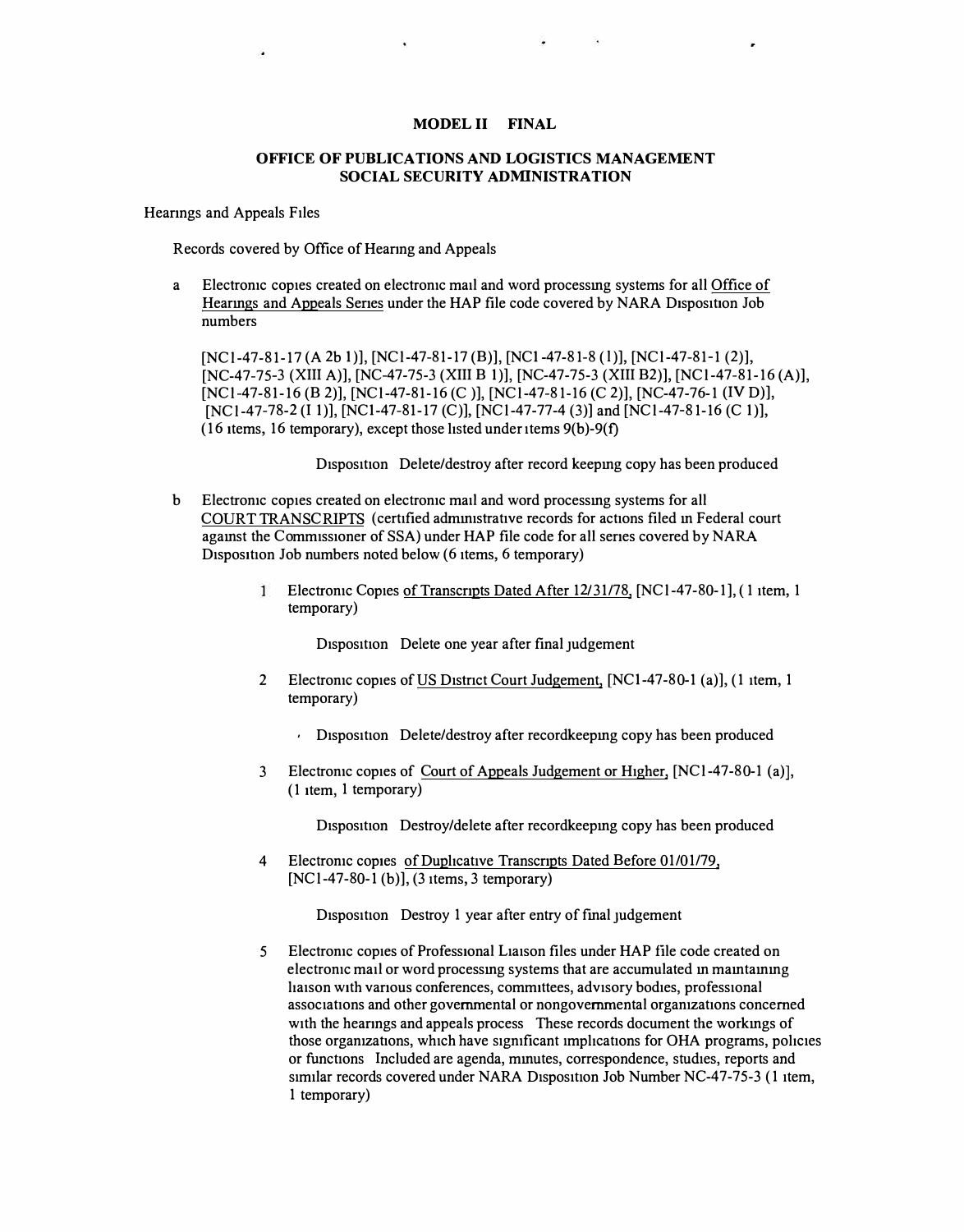1 Office of Record

 $\sim$   $\sim$ 

 $\mathbf{g}=\mathbf{g}$ 

Disposition Delete draft copies after dissemination, revision or updating 1s completed

2 Other Offices

Disposition Destroy after 2 years

- c Electronic copies created on electronic mail and word processing systems for MEDICAL ADVISORY FILES under HAP file code for all series covered by NARA Disposition Job noted below (10 items, 10 temporary)
	- 1 Electronic copies of Working Copies, [NC-47-75-3 (V A)], (1 item, 1 temporary)

Disposition Destroy when 1 year old or after recordkeeping copy has been produced whichever occurs first

2 Electronic copies of Worksheets & Control Cards, [NC-47-75-3 (VB)], (1 item, 1 temporary)

> Disposition Destroy at end of year in which review was completed or after recordkeeping copy has been produced whichever occurs first

3 Electronic copies of Register of Medical Advisors, [NC-47-75-3 (V C)], (1 item, 1 temporary)

Disposition Destroy when superseded

4 Electronic copies of Hearing and Appeals Co Contract Copies,  $[NC-47-75-3 (V D 2)], (1 item, 1 temporary)$ 

Disposition Destroy 5 years after termination of contract

5 Electronic copies of Regional Chief ALJ Copies, [NCl-47-76-34 (VII F)], (1 item, l temporary)

Disposition Destroy/delete I year after contract termination

6 Electronic copies of Hearing Office Copies, [NCl-47-80-10 (2)], (1 item, l temporary)

Disposition Destroy l year after final judgement

7 Electronic copies of Contract Offer Background Files, [NC-47-75-3 (V D 1)],  $(1$  item, 1 temporary)

Disposition Destroy after contract accepted/rejected

8 Electronic copies of Contractor Invoice Files - Copies, [NC-47-75-3 (VI E)], (1 item, 1 temporary)

> Disposition Destroy/delete when dissemination, revision or updating 1s completed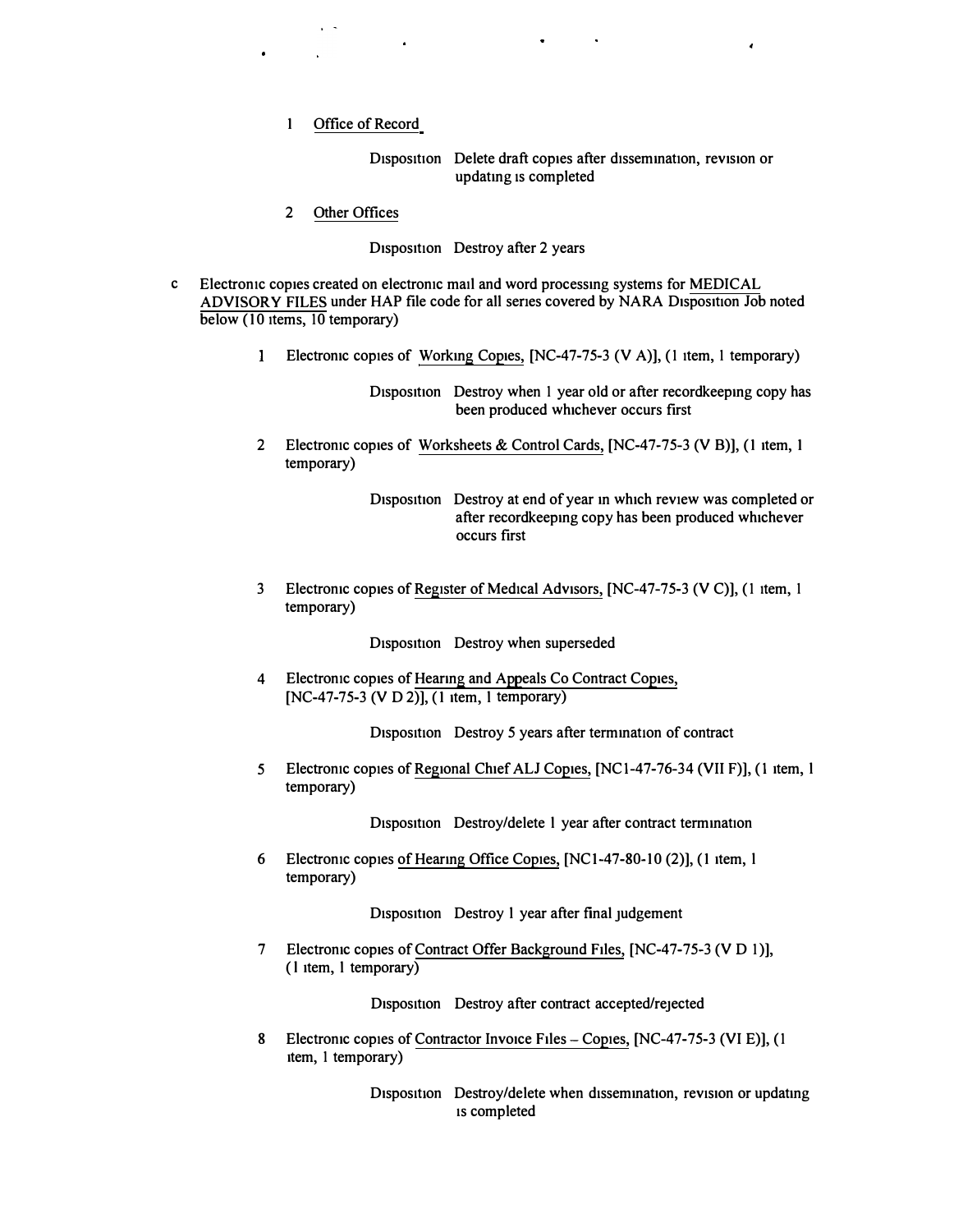9 Electronic copies of Summary Reports & Listings, [NC-47-75-3 (V E 2)], (1 item, 1 temporary)

> Disposition Delete/ destroy when dissemination, revision, or updating ts completed

10 Electronic copies of Feeder Reports From ALJs, [NC-47-75-3 (V E 1)], (1 items, 1 temporary)

> Disposition Delete/destroy when dissemination, revision, or updating ts completed

d Electronic copies created on electronic mail and word processing systems for all PUBLISHED SUMMARY REPORTS under HAP file code for all series covered by NARA Disposition Job number [NC-47-75-3 (VII A 2)] **(I** item, l temporary)

٠

Disposition Delete/ destroy after recordkeeping copy has been produced

e Electronic copies created on electronic mail and word processing systems for all FIELD OPERATIONS FILES under HAP file code for all series covered by NARA Disposition Job numbers [NC-47-75-3 **(XIII A)],** [NC-47-75-3 (XIII B l)], and [NC-47-75-3 (XIII B 2)], (3 items, 3 temporary)

> Disposition Delete/ destroy when dissemination, revision or updating ts completed

f Electronic copies created on electronic matl and word processing systems for all APPEALS OPERATIONS FILES under HAP file code for all series covered by NARA Disposition Job numbers [NC-47-75-3 (XV A)], [NC-47-75-3 (XV B)], [NC-47-75-3 (XV C)], [NC-47-75-7 (XV F)], [NC-47-75-7 (XV D)], [NCl-47-83-10(1)], [NCl-47-83-10 (2)], [NCl-47-83-10 (3 a)], [NC-47-75-3 (XV H)], [NC-47-75-3 (XV I l)], [NC-47-75-3 (XV JI)], [NC-47-75-3 (XV J 2)], [NC-47-75-3 **(XV Kl],** and [NC-47-75-3 **(XV K** 2)] (14 items, 14 temporary)

> Disposition Delete/ destroy when dissemination, revision or updating 1s completed

- g Electronic copies created on electronic mail and word processing systems for all HEARING RECORDS under HAP file code for all series covered by NARA Disposition Job numbers
	- Electronic copies created on electronic mail and word processing systems for, Electronic Record Copy [NC-47-76-1 (II A)], **(I** item, l temporary)

Disposition Destroy when 2 years old

2 Electronic copies created on electronic mail and word processing systems for, Regional Chief ALJ Review Electronic Copy, [NC-47-76-1 (II A)], **(I** item, l temporary)

Disposition Destroy 90 days after completion of review

Electronic copies created on electronic mail and word processing systems for, Hearing Office Electronic Copies, [NC1-47-82-9 (1)], (1 item, 1 temporary) 3